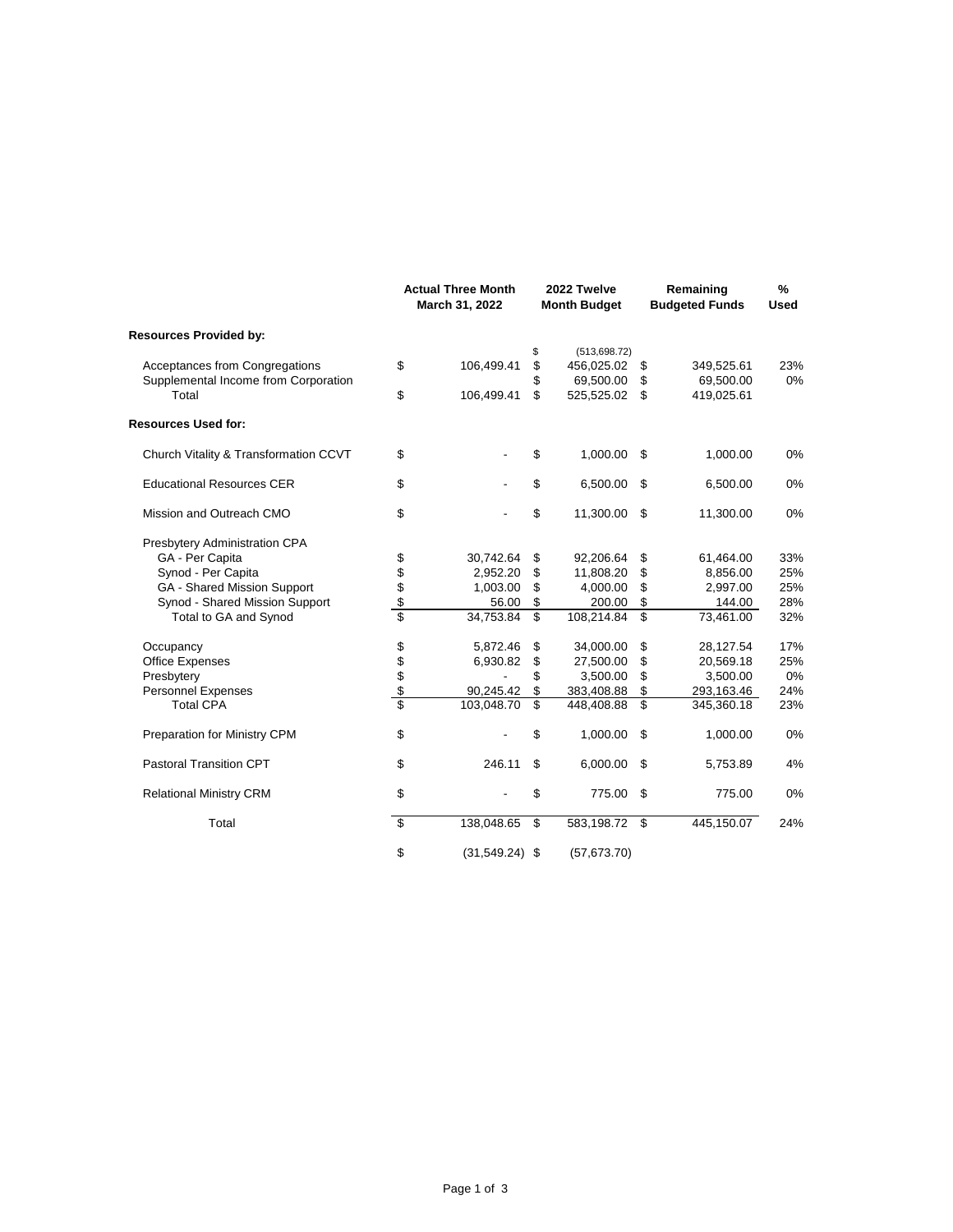## Restricted Net Assets as of March 31, 2022

|                                            | Jan '21 - Mar 22 |
|--------------------------------------------|------------------|
| Cmte on Church Vitality & Trans            |                  |
| Innovations in Worship Grant               | 2,539.99         |
| Total Cmte on Church Vitality & Trans      | 2,539.99         |
| <b>Cmte on Educational Resources</b>       |                  |
| <b>Blue Funds</b>                          | 10,148.53        |
| Brown & Hogshead                           | 587.10           |
| Harry S McClung                            | 2,710.14         |
| Peacemaking % Retained                     | 13,840.80        |
| Thomas & Martha Grafton                    | 989.53           |
| Women in Community(SacremeLife)            | 4,580.73         |
| Youth Council - SPYCE                      | 5,535.41         |
| <b>Total Cmte on Educational Resources</b> | 38,392.24        |
| Cmte on Mission & Outreach                 |                  |
| <b>Bernice Hiett Fund</b>                  | $-2,200.00$      |
| Baja Mission Trip                          |                  |
| 2022 Baja Mission Trip                     | 17,620.09        |
| <b>Sterrett Memorial Fund</b>              | 1,010.49         |
| <b>Tool Fund</b>                           | 1,535.46         |
| <b>Total Baja Mission Trip</b>             | 20,166.04        |
| Disaster Relief Team                       |                  |
| <b>MVMC Shower Trailer - DRT</b>           | 1,806.60         |
| <b>Covenant Shower Trailer - DRT</b>       | 515.91           |
| <b>Total Disaster Relief Team</b>          | 2,322.51         |
| <b>Domestic Mission Work</b>               | 10,071.38        |
| Foreign Mission Work                       | 9,060.89         |
| Hunger                                     |                  |
| Hunger Funds                               | 8,101.36         |
| <b>Total Hunger</b>                        | 8,101.36         |
| <b>Living Waters Team</b>                  |                  |
| Water Projects - Undesignated              | 31,585.89        |
| El AyalEscuelaOficialRuralMixta            | 466.17           |
| WP-ComalaaEscuelaTecnicoChixot             | 466.17           |
| WP-Guat.SantiagoAtitlan,Iglesia            | 1,040.12         |
| El Sinaca IglesiaAsambleaDeDios            | 466.17           |
| Iglesia Christiana Y Misionera             | 50.00            |
| <b>Total Living Waters Team</b>            | 34,074.52        |
| <b>Partnership Committee</b>               |                  |
| <b>ESL - Project Funds</b>                 | 4,403.36         |
| <b>Ethiopian Banquet</b>                   | 328.31           |
| <b>iCARE Gore Home</b>                     |                  |
| iCARE - Sponsorships                       | 3,680.00         |
| Wakjira Haile Scholarhsip                  | 83.16            |
| <b>Total iCARE Gore Home</b>               | 3,763.16         |
| <b>Total Partnership Committee</b>         | 8,494.83         |
| Partnership Discretionary                  | 1,630.58         |
| PCUSA Ethiopian Network                    | 334.68           |
| Ramsey Fund                                | 6,132.43         |
| Total Cmte on Mission & Outreach           | 98,189.22        |
|                                            |                  |